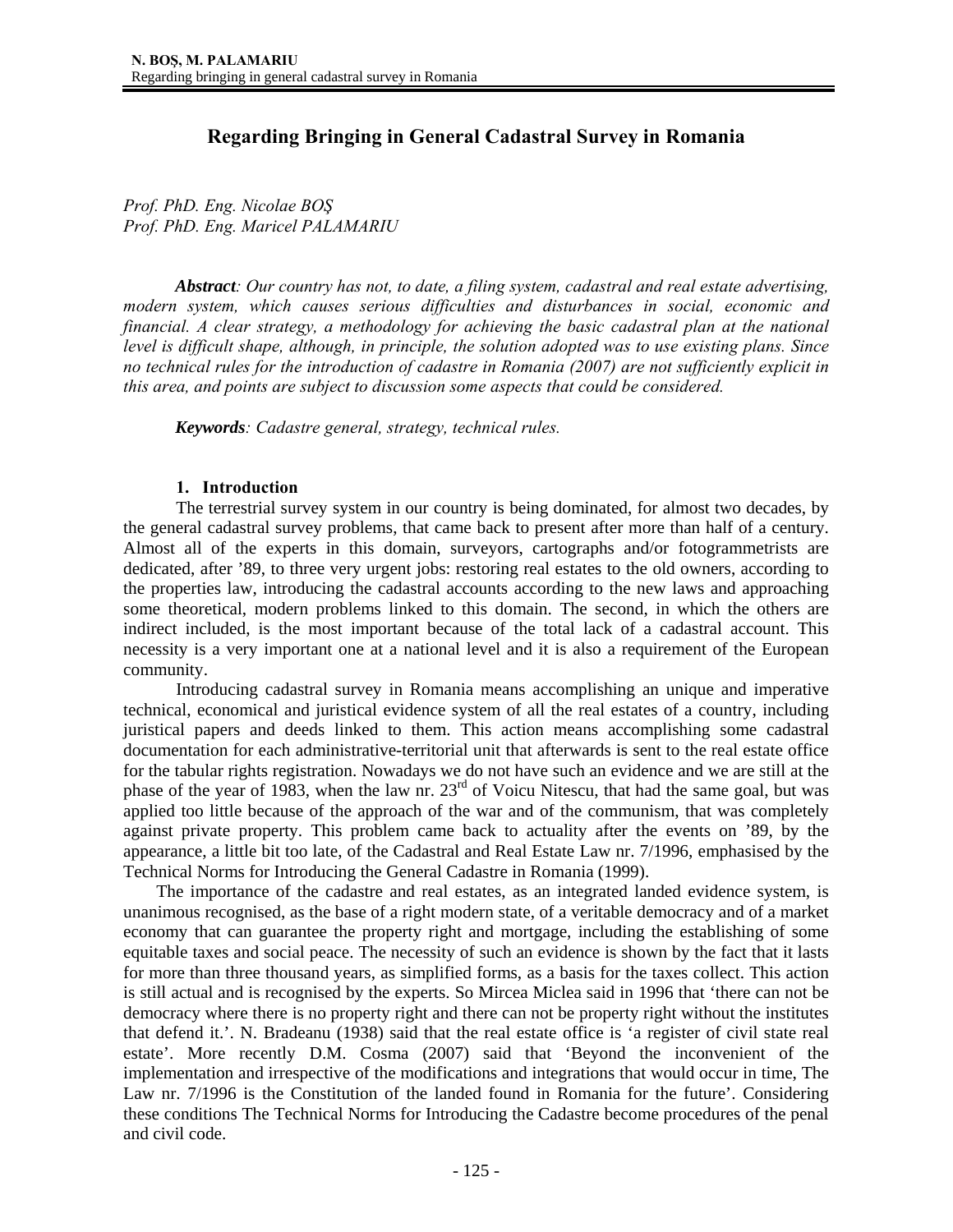Introducing the cadastre in Romania, as an action at a national level, was initiated a little bit too late by the Law nr. 7/96, in the conditions of a high number of known difficulties: the huge volume of works and important expense at the state level, the zero point where we started as an inherit of the past, the old way of thinking regarding the new situations and moreover the urgency of applying the property law, that has no end. In the same time we had and still have willing laws and administrative-territorial laws, an exceptional and modern equipment, the needed software and a big number of experts that took advantage of the privatization work. We have to admit, though, that despite these conditions, the work is hard, the results are modest, in the general rhythm of implementing new reforms.

 In the same spirit and taking in consideration the action of introducing the cadastre, we have the right to make some observations and findings that we felt during our activity. These could be the subject of the discussion that could have some benefits also. These can be grouped into three main aspects:

- the national geodesic network, a modern one, GPS, linked to the European one;
- technical norms of applying the Law nr, 7/96, doubled by the execution instructions;
- the basic cadastral plan, as a main part of the cadastral documentation.

The modern geodesic network, as a support for all of the later work, was hardly conceived, based on the Navstar-GPS system and it is divided into stages of a decade and a half and it is its way to being finished. Finally, the national geodesic network, with its two components, the points network, land marks placed on the ground, classes A..D, and the permanent stations, doubled by the ROMPOS programs. These will assure and ease the thickness of the network, without considering the available logistics. The delay and bad function in the work part that last more than 10 years can not be justified nor extended whereas we have to move to the GNSS Galileo system and to the European datum.

The basic cadastral plan is the key, the main part of the cadastral documentation, that has to represent the position (location), form and dimensions of the real estates on the 3141 UATs. Depending on this representation the surface of the real estates is calculated, the category of use is indicated, the neighbors and after that the cadastral registries and the large cadastral plan. Generally, a modern basic cadastral plan has to assure the following:

- a specific content of the general cadastre, that has to allow the identification of all the real estates
- a proper precision, defined by the tolerances of the outline points
- the digital format, for presentations, compatible with the computer and the adopted informational system
- the framing in the modern geodesic GPS network and in the national horizontal datum
- a higher economical efficiency, the results are obtained in short time and in a cheap way

Each condition is a decisive one but it is important that, considering the situation of our country, a balanced solution has to be found, without imposing economical solutions that could do badly to the other demands.

## **2. Some observations concerning bringing in the cadastral in Romania**

#### **2.1. Concerning the Romanian option of the cadastral plan**

Mainly, the basic cadastral plan of our country can be obtained, without something else, with the use of direct photogrammetric measurements, that are doubled by the geotopographic measurements, with the use of nowadays technology. As it was shown before, because of the little time and because of economical reasons, we use the old plans, that exist and are available, including ortophotoplans. The solution, that was officialised by us, was surely chose because of the existent conditions and the future will let us know if it is a good one.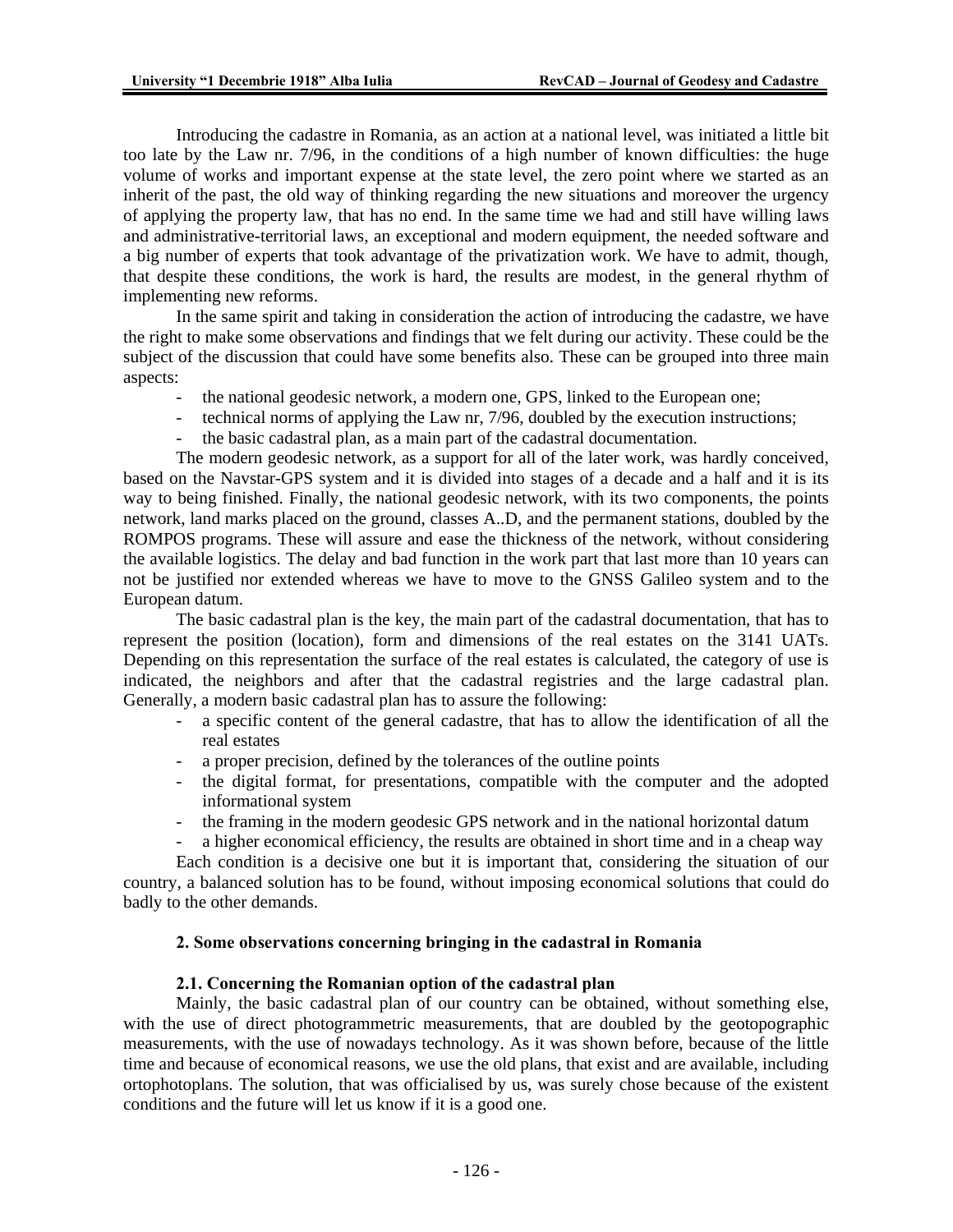Practically, using the actual norms, the methodological considerations are needed for assuring the unity and homogeneity of the work all around the country, because the actual laws are not enough, but evasive and confuse, and sometimes completely missing. Our intervention is motivated also by the work that are in the present at the converse of the existent plans that will be integrated into the index cadastral plan.

According to the technical norms, the general cadastral work can be executed with the use of old plans and their actualization, but also with the use of new works, or based on the ortophotoplans (art. 5.3 and art. 5.4). The form is not clear because:

- the cadastral plan, and not the general cadastral work, can be accomplished with the use of old works or with the use of existing representations
- in available materials that can be used are included the existing plans but also the ortophotoplans, that fill in each other and have the same purpose, so they can not be considered independent actions.

The index cadastral plan, that has been launched for a decade, as a 'new concept, that provide efficient cost solutions', probably experimented in some UATs 'is obtained by the correct vectorisation of the digital ortophotoplans limits' and 'contains the graphical representations in digital format' of all the general cadastral elements (real estates limits, infrastructure elements, cadastral georeferential indicators). Next the insertion of the index cadastral plan and documentation plans for attributing temporary cadastral numbers (!), those for the property laws appliance and for the Government Decision nr. 834/91. The work details are vague, sometimes incorrect, including the examples in the table. Without the necessary control of such an operation, at the third edition, a work scheme that should be followed by the whole country was not possible to be suggested.

Our proposal was divided into three stages with its own work components (fig. 1):

- 1. The acquisition of the reference digital plans, on trapeze, at a scale of 1/5000, accomplished by C.N.G.C.F.T. – Bucharest, with the topographical basic planes of the country and are given back photogrammetrically, and the infrastructure elements are mentained (hydrographical network, transport installations, important buildings etc.)
- 2. Terrestrial measurements cadastral delimitations, of the UAT, of the intravilan and of the cadastral sectors or groups of sectors.
- 3. Accomplishing the frame of the plan by the transposition of these delimitations on the reference plan, in which the real estates and their plots are introduced
- 4. Collecting, verifying and converting the existing plans that are usable, in digital plans. The details are located in the national, planimetric, reference system.

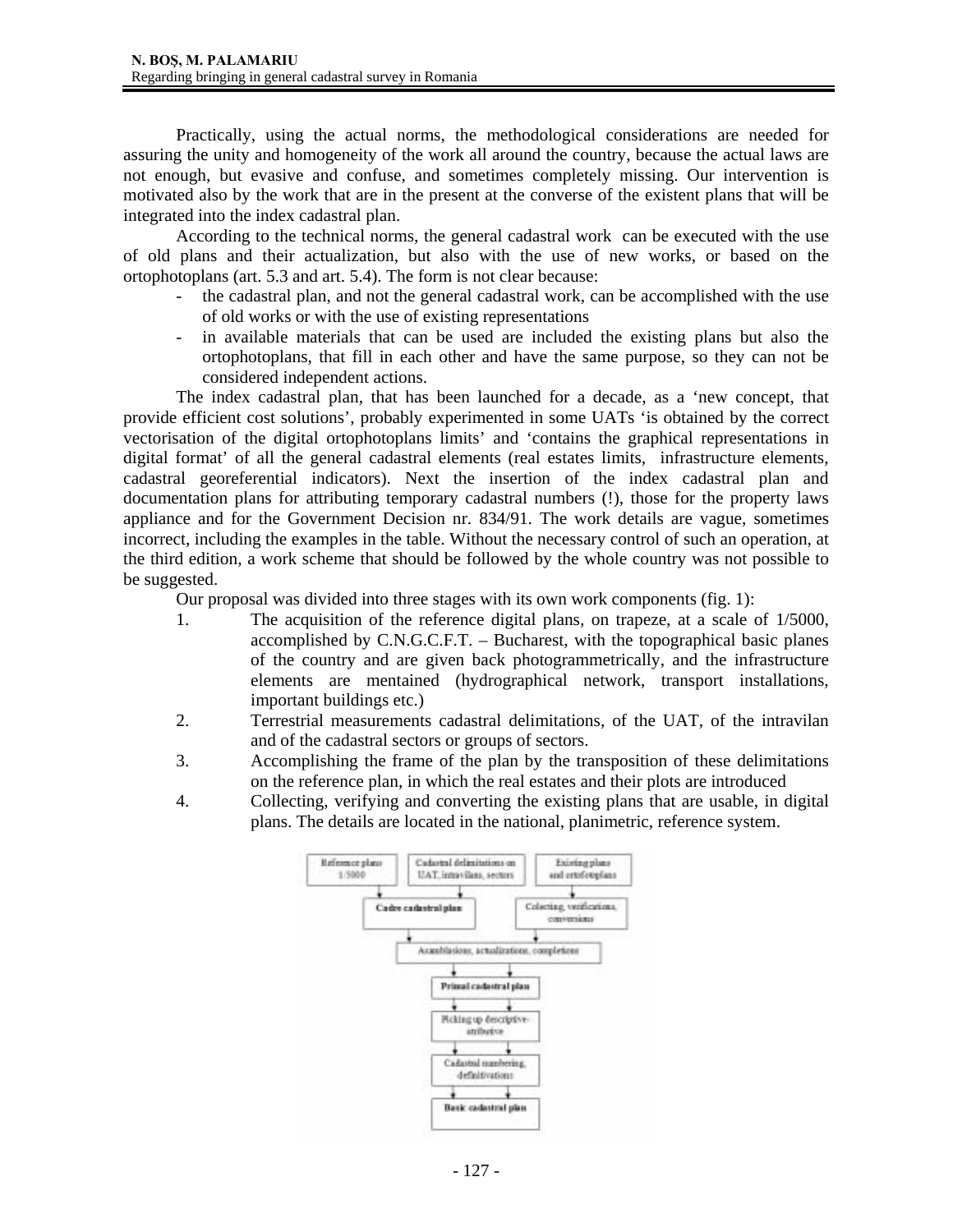- 5. The vectorisation on the ortophotoplan of the real estates limits, of the components and infrastructure (roads, railroads, waters, drainage).
- 6. The assemble of cadastral details, obtained by one of the means presented higher and the insert of them in the frame as a delicate operation, specific to the chosen option.
- 7. The actualization of the places with changes from the used plans, eventually filling in for the empty ones with topographical measurements and obtaining the primary cadastral plan.
- 8. The finalization of the cadastral plan by collecting and writing the descriptive attributive data through land work. With this occasion, the cadastral plan is verified, and, as a final step, the real estate cadastral numbering is done.

The motivation of this proposal is simple because:

- the cadastral delimitation of UAT and of the intravilans can not be done without following the given procedures in technical norms, with a deep juridical character. As a result, the lands can not be taken from the ortophotoplan
- the constraint, on the surface, can not be missed, being specific for the adopted procedure, and the final verification, on the UAT, is too far , so that the errors can not be located and correctly removed.
- The control on the cadastral sectors, or on groups of 2-3 sectors, allows the framing of the existent plans and vectorised elements of the ortophotoplan, with a higher precision, restricting the huge adjusts and the distribution of the errors on the surface.

It is obvious that this method lengthens and expenses the works of introducing the cadastre but they grow the trust and assurance of the position of the administrative territory and of the real estate that are in it. Theoretically and practically, these elements are affected by the means of work, specifically and against the topogeodesical principles that oblige the successive passing from a superior order to other inferior ones and not the other way around.

#### **2.2. Regarding the cadastral units and their numbering**

A) The village, could be, formally, cadastral units. Taking in consideration the high number of real estates in the villages, the identification of them would be easier if the village would receive an aisle of numbers, of correspondent and roundness values, that are formally established for this purpose.

B) The new cadastral numbering has been and still is a controversial operation, generated by the difficulties of the C.F. system in which the primary numbers were divided for a number of times, remains a controversial operation. With the help of the new system the cadastral numbers are attributed by the UAT with the presentation of the documentation giving at the first subscribe but also at the next operations, new numbers, after the last one. Their currency in the UAT makes difficulties at the pursuit and establish of the history of a building. These difficulties remain valid even if, through the finalization of the cadastral plan, the real estates are renumbered in their normal following even if there is an informational implemented system, because it is not available to all.

#### **2.3. Regarding the cadastral lexicon**

The official terminology used in present, in writing, is, in most of the cases, confusing and ambiguous, becoming sometimes hard to understand and generating confusions. Some examples demonstrate some existing destitutions that last for too much time.

A) The elementary units were, in the past, the parcel as a surface of the land with the same using category for cadastre and the belonging corps (of property) that is made by the parcels that are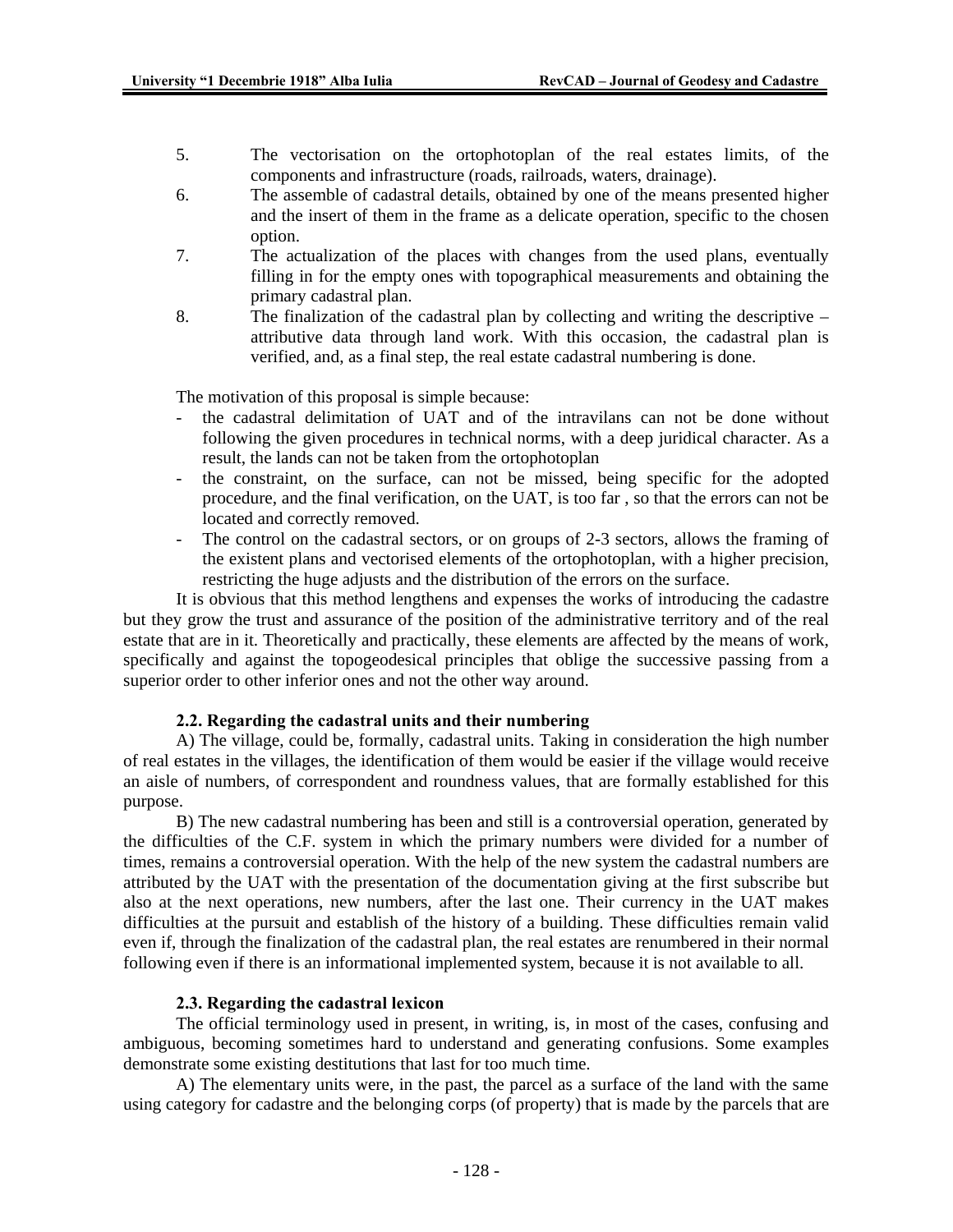subscribed under the same number of order in the funcial book, that belongs to the same owner, no matter if they were next to each other or not.

In present, according to the laws the situation is confused because:

- the general cadastre considers the parcel as a basic entity of the system but also 'the evidence of the real estates through form, dimensions and attributes and moreover by 'expedite measurements for delimiting the parcels from inside the property corps'. The sketch and paper of the property corps are talked about.
- The funcial book has in present as a basic unit the real estate, always talked about in the Law nr. 7/96.

Real estate means, according to this law 'one or more parcels next to each other, with or without buildings, that belong to the same owner' and in the technical norms, where it is reminded more secrecy, it is defined as 'a parcel of land with or without buildings'. The conclusion comes from itself, including the necessity of reconsidering the basic cadastral entities, the parcel, construction and owner, nominee in present. The real estate, the property corps can not miss.

B) Geodesic networks and special cadastre are also presented in an unconvincing way in the actual technical norms.

The first are named incorrectly because of the holding network that is a result of the growing of the superior network. So they can not be named separately, and the measuring network is not mentioned. Surprisingly, 'the growing and measuring networks is made using known methods: triangulation, trilateration, triangulation – trilateraton, poligonometric road networks or GPS technologies'. In addition to this 'the geodesical holding network for the general cadastral measurements is made of the sum of the points determined in reference systems.' (art. 3.2.1.), including the ones for drumuire and radiate, we can justify the necessity of taking a look at the National Technical norms, 2007.

By the unification of the lexicon we propose the term 'geodesical networks', in which the European, national GPS networks, the 'geotopographical' holding network that is a result of the growing of the national one and the topographical measuring network, that are made both with the GPS system and with the total station. The order is the normal one, the passing from the superior to the inferior and the intermediary title comes from the competence, that is linked to the geodesist and/or topographs.

 The specialty cadastre has an interesting state in the funcial found evidence system and appeared I the Law nr. 7/1996, 'depending on the states interests and the specific needs of some of the national economy sectors.' These had to be done in ministries, regions and had a very well outline of their state, being subordinate to the general cadastre, to which they delivered and received the specific data.

With the use of the governments O.U. the specialty cadastre were replaced by the 'informational evidence systems' and now reappeared in The technical norms, 2007. Practically they were made and still are made continuously, as a proof of the roads, waters, edilitar-urban cadastre. As a result, they have to be rehabilitated as fast as they were stopped, as being necessary and irreplaceable.

## **III. Conclusions**

- 1.) Introducing the general cadastre, with the central problem regarding the accomplishment of the basic cadastral plan, represents the main problem of our sector. With the use of this, an unitary and needed technical, economical and juridical evidence system of the funcial found of the country.
- 2.) The official option, based on the use of the existing pieces, that are taking part this moment, is now at the point of verifying and conversion of the old plans, but does